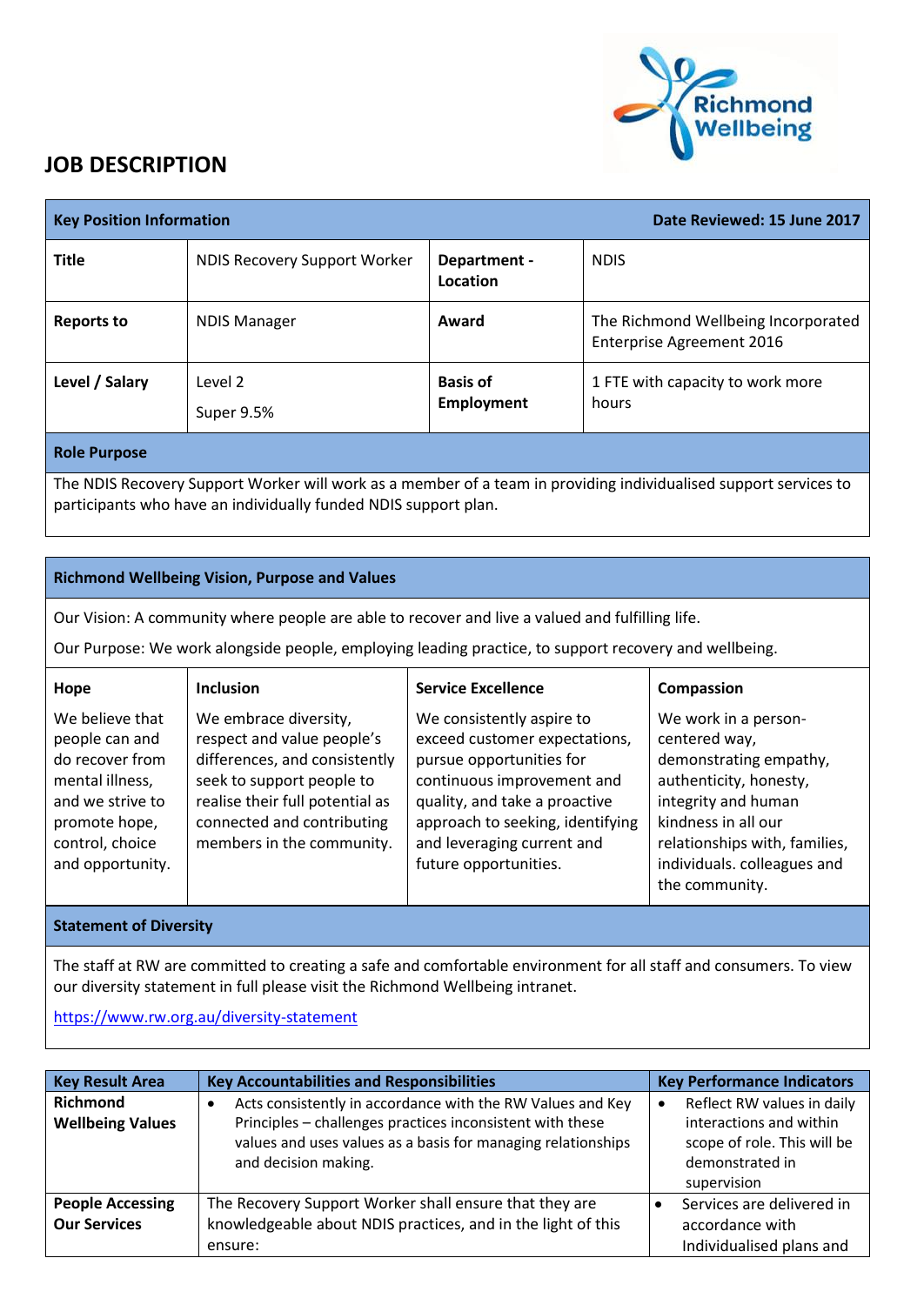|                                          | Support plan activities are delivered in a way that<br>$\bullet$<br>facilitates choice and control by the individual, and<br>alongside the individual and his or her carer, family and/or<br>other significant natural supports in accordance with the<br>individual's choice.<br>Individuals are supported through the delivery of<br>individually funded supports to achieve a valuable and<br>meaningful life, to find and maintain hope, to re-establish<br>a positive identity, and to take responsibility and control.<br>Family members, carers and friends and other agencies<br>$\bullet$<br>are included where possible and with the consent of the<br>participant.<br>Critical incidents and other risk incidents are dealt with<br>according to the Organisation's Policies and Procedures<br>and funding body requirements. | regularly reviewed with<br>Line Manager.<br>Maintain flexible,<br>$\bullet$<br>transparent and mutually<br>agreed professional<br>boundaries with<br>consumers, staff and<br>other stakeholders<br>Maintain respectful,<br>$\bullet$<br>positive and empowering<br>relationships with all<br>relevant stakeholders,<br>including staff,<br>consumers, carers and<br>external agency<br>personnel.<br>Ensures that progress<br>$\bullet$<br>notes, related consumer<br>documentation and<br>statistical data are<br>recorded according to<br>operational procedures<br>Contribute in a timely<br>$\bullet$<br>and conscientious<br>manner to organisational<br>processes that maintain<br>and enhance service<br>quality |
|------------------------------------------|------------------------------------------------------------------------------------------------------------------------------------------------------------------------------------------------------------------------------------------------------------------------------------------------------------------------------------------------------------------------------------------------------------------------------------------------------------------------------------------------------------------------------------------------------------------------------------------------------------------------------------------------------------------------------------------------------------------------------------------------------------------------------------------------------------------------------------------|-------------------------------------------------------------------------------------------------------------------------------------------------------------------------------------------------------------------------------------------------------------------------------------------------------------------------------------------------------------------------------------------------------------------------------------------------------------------------------------------------------------------------------------------------------------------------------------------------------------------------------------------------------------------------------------------------------------------------|
| <b>Employee</b><br><b>Contribution</b>   | Positive and constructive work environment is promoted<br>$\bullet$<br>where employees are valued.<br>Employees adhere to the RW Code of Conduct and Ethics<br>$\bullet$<br>and Policy and Procedures<br>Attends Core Training and maintains all compliance<br>requirements relevant to their role and employment with<br><b>RW</b><br>To carry out other duties which may be required,<br>requested or directed and which are within the person's<br>capability and training to perform                                                                                                                                                                                                                                                                                                                                                 | Show respect and<br>$\bullet$<br>helpfulness in all<br>interactions<br>Read, understand and<br>$\bullet$<br>seek clarification of<br>Policy and procedure<br>documents.<br>Enrol in and complete<br>$\bullet$<br>required Core Training<br>within required time<br>frame.<br>Duties are completed to<br>$\bullet$<br>expected standard as<br>outlined by manager.                                                                                                                                                                                                                                                                                                                                                       |
| Occupational<br><b>Safety and Health</b> | Promote a safe and healthy working environment that<br>$\bullet$<br>complies with OSH requirements<br>Take a shared responsibility to ensure the safety and well-<br>$\bullet$<br>being on self and others<br>Utilise all protective equipment provided and as instructed<br>Work in a safe manner while exercising due care and<br>$\bullet$<br>caution                                                                                                                                                                                                                                                                                                                                                                                                                                                                                 | A "Safe work" culture<br>$\bullet$<br>within<br>operates<br><b>Richmond Wellbeing</b><br>Documentation<br>is<br>$\bullet$<br>maintained as per the<br>Policies and Procedures<br>and is accurate, legible<br>and concise.                                                                                                                                                                                                                                                                                                                                                                                                                                                                                               |

**Employee Requirements**